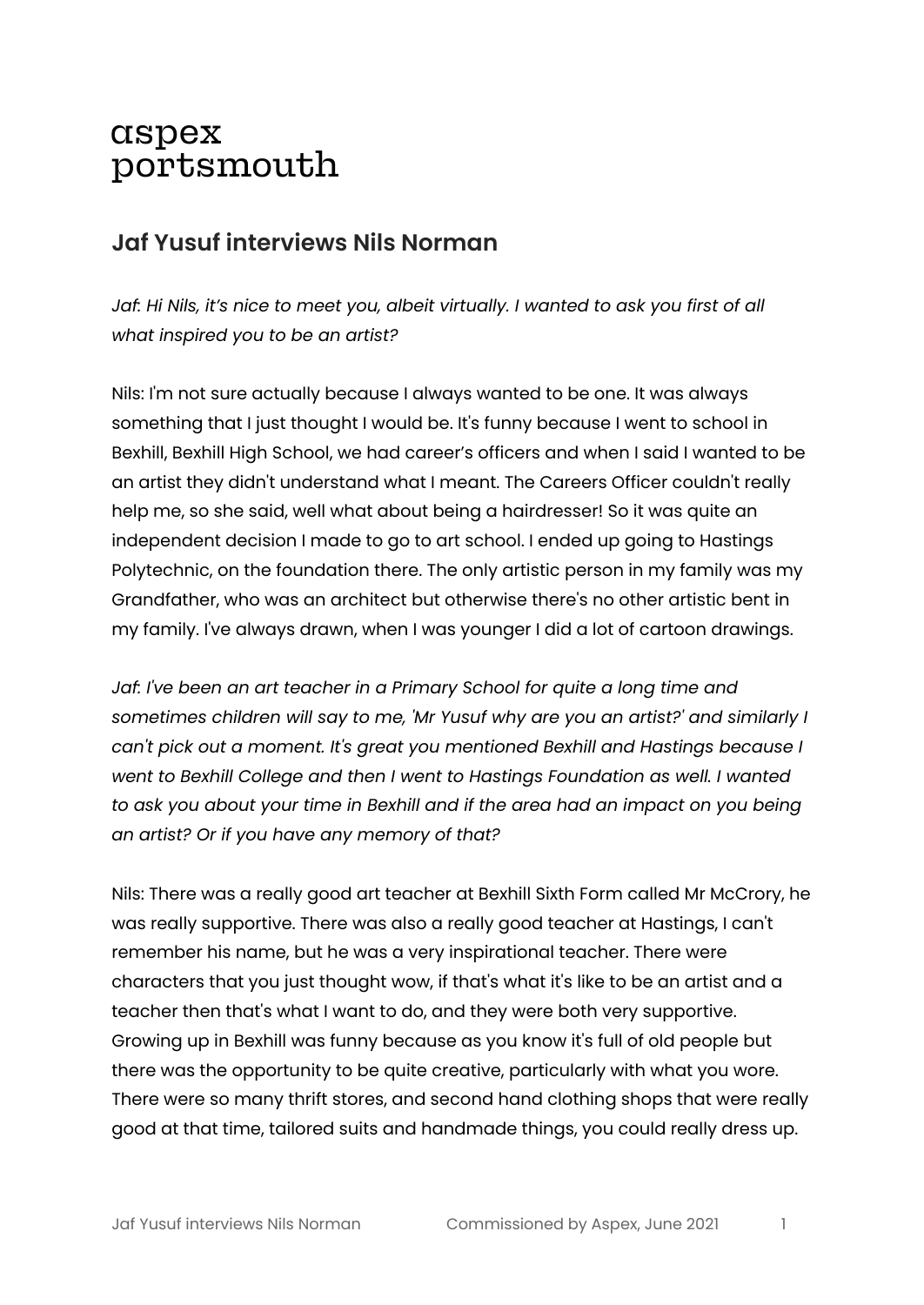Particularly when I was a teenager, being able to very cheaply buy some really good clothes was quite inspiring.

Also the beach, I think the beach is an amazing place. The promenade and the beach are uncontrolled spaces where you could literally do anything you want. That for me was this amazing playground where together with friends on the weekend we could do whatever we wanted all night without anyone watching us. I think the beaches in most cities or towns still offer that opportunity for people to really do whatever they like without being observed.

*Jaf: I think it's really interesting that you mentioned the charity shops because that is literally what I did on Tuesday with my mum. I went around Bexhill and the charity shops because as you said there are so many. I'm thinking also, when I used to go round the shops when I was at that age, 18, 19 and buying clothes, it's a real way of having an identity. Especially in a place that could feel, I mean I say this, but when I was in Hastings it did feel culture-less, now I look around Hastings and I look around Bexhill and I think, oh there's so much culture here! Maybe that was more to do with my perspective and less to do with what was actually going on at the time.*

Nils: Yeah, in Hastings there was certainly a kind of bohemian scene around jazz music which I thought was quite interesting. There seemed to be people there who were freer in the way they were thinking. The De La Warr was interesting because at that time the De La Warr was like an empty bus station. It was really just this empty building and there was a caretaker that walked around, completely unlike it is now. It was nearly derelict and you were able to sit in those cantilever staircases for most of the evening, smoking and listening to music and just chatting and then the caretaker would come round at ten and kick you out.

#### *Jaf: Wow!*

Nils: It was a very different place then, there was a really nice bar as well. I remember going to lots of concerts there which was great, I don't think they even had exhibitions then because where the exhibitions are now that was a big canteen. That building itself made me feel like it was a very special place because the building was so beautiful and strange in comparison to the rest of the city. St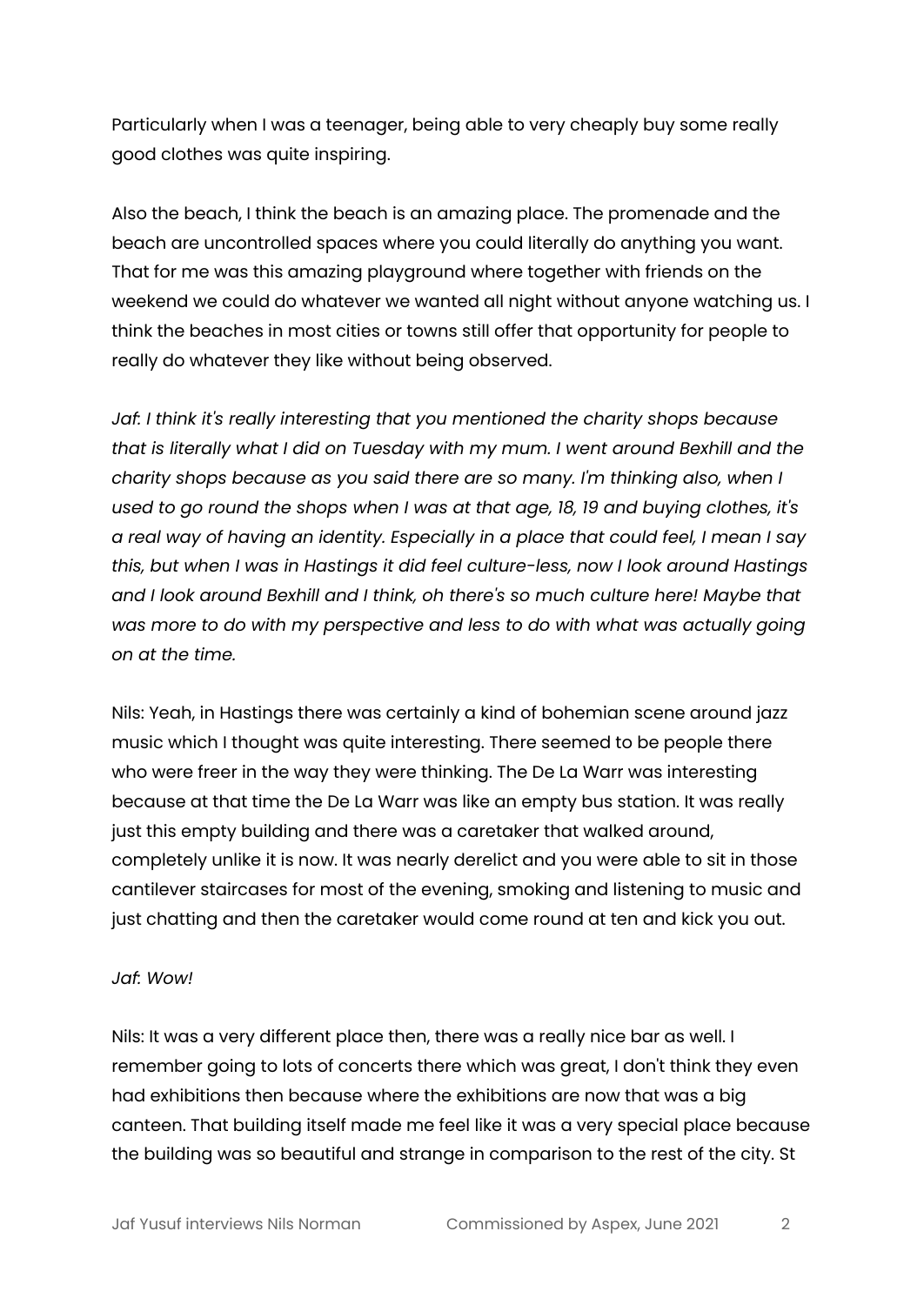Leonard's was a bit like that as well because there's so many strange buildings that made it feel quite magical. Strange turreted, castle-like buildings and Victorian, eccentric spaces that made it a mysterious place. I think all those things, together with the beach, made growing up there quite a magical thing.

*Jaf: I think when you were talking about the De La Warr Pavilion, I was thinking about reading somewhere that it nearly became a Wetherspoons!*

Nils: Haha, yeah that's right!

Nils: The teacher, now I remember his name is Rod Harman! Sometimes we would be life drawing for hours to Verdi's Requiem by candlelight. There was a very tight knit community with the staff because they all lived there, or nearby. I have very good memories of it actually, and you had all these amazing pubs and the old town, sometimes I'd walk home along the beach, so it was very romantic.

*Jaf: I suppose whilst we're on the subject of learning and play, I know your practice explores this. I wanted to ask how you approach that first of all and also as I'm about to do teacher training next year, I wanted to ask if you had any advice as someone that has done that sort of thing?*

Nils: Well, most of my experience is teaching art school BA level, MA and sometimes PhD students. In my workshops I sometimes work with younger kids but one of the things I think has helped me a lot is being able to listen, and giving time to listen to the students. Because I find that's the best way to understand what's going on, to then enable a conversation. I try to get them more involved by creating a space of learning together, to create a safe space in which kids can learn from each other. My interests in teaching come mainly out of my interest in public space and how public space is produced. Particularly from Situationism and the theory that the Situationists were interested in, for example Henri Lefebvre but also English anarchists like Colin Ward.

Colin Ward in the seventies wrote a book called *Streetwork: The Exploding School* primarily aimed at primary school kids to develop their knowledge and learning around how cities are built and how space is produced. I thought I could adapt that book or some of those ideas to ask students to look at how spaces and cities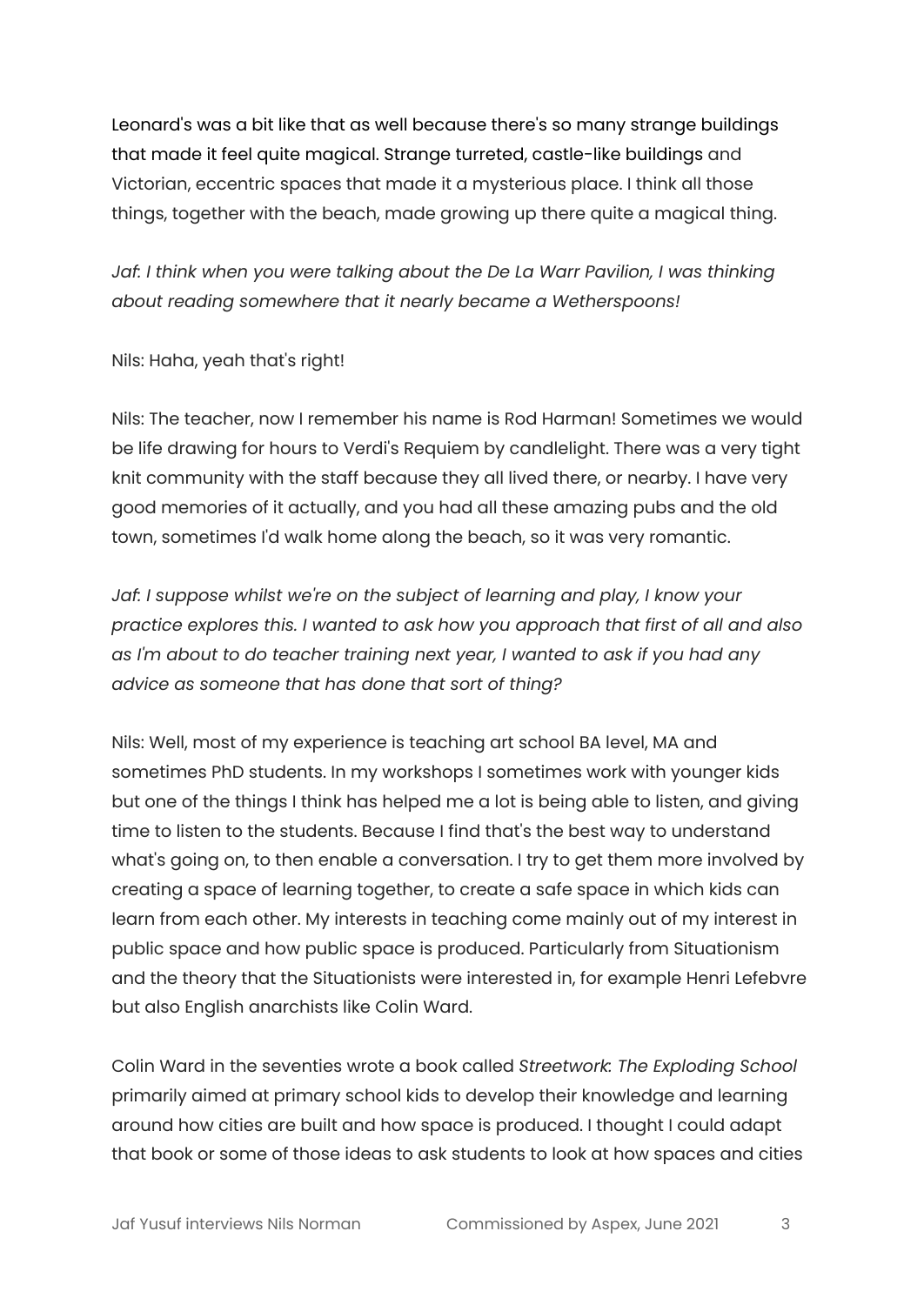are designed in terms of public art. In the late nineties there wasn't really any course or seminar that looked at public art as a discipline. My first teaching job was in Geneva and that's where I started this seminar based around the city as a classroom. Doing site visits, looking at different experiments in terms of collective living, art projects, squats, organic farming, all those alternative types of city activity that we visited and studied together and interviewed people. Situationism and Colin Ward's ideas really helped me to develop what I thought would be interesting to focus on as a teacher.

*Jaf: Great, I'll look into those. I went to Milton Keynes a couple of weeks ago and I went to visit MK Gallery, I know you had some involvement. I went round the corner to explore the outside space and there were people skateboarding.*

Nils: Oh okay cool.

*Jaf: When you were talking about listening, I was thinking about sometimes when I'm in a classroom or in outdoor free-flow spaces, I'm tempted to say, don't do that, and I try and flip that and have a proactive approach. How can we make the spaces work for them? Quite often children have needs that you don't anticipate. Have you got any examples or are there any times where you've created something and anticipated a certain response and had a different response?*

Nils: Haha, yeah one was quite recent! Where I teach now in Amsterdam at the Gerrit Reitveld Academie, there's a big open space in the middle of the campus, with a tree and together with some students I've developed a kind of art classroom garden. We created this outdoor space and we also tried to use the space as a cross-departmental meeting place, to develop seminars between different departments. I put together a seminar for the design department which was meant to focus on the garden. It was about a six/seven week long workshop and the idea was that the design department would look at the garden, talk to us about what we needed and what the garden needed; and they would design things like composting units and maybe an outdoor shelter space for social gatherings. So we put this framework together and gave different talks about gardening, garden architecture and utopia, and as the workshop developed, not one group designed anything for the garden! They designed things around the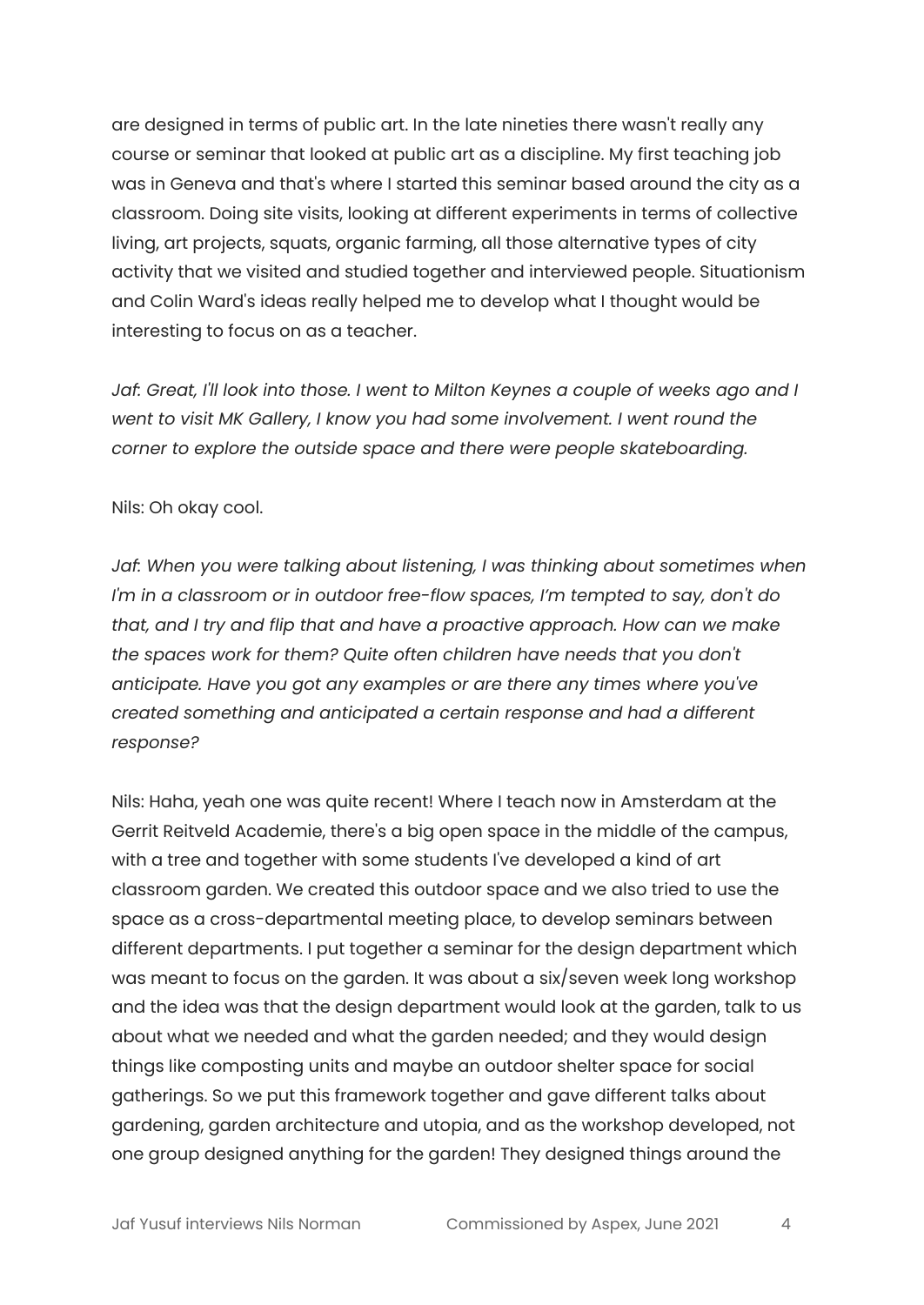garden or next to the garden but actually nothing in the garden or anything to do with the garden so they did the complete opposite. They did something very different from what had been suggested and that was quite puzzling to me. In the end it was fine, I just said okay we should get on and do that because like you were saying, I'm also very proactive about following your desires and experimenting.

#### *Jaf: Yeah, haha! Does that ever inform what you might do next?*

Nils: Yes, totally. I would probably rethink that and adapt it slightly to a different focus. There have been instances like that where you think it's very clear what you're saying about certain ideas, in terms of an assignment or workshop and then the students do something completely different. That's the beauty, the fun of being at art school because it's just lots of people doing funny experiments and not necessarily following any rules, which I really enjoy as part of being an art school teacher.

*Jaf: It's really interesting you saying that, I'm reading a book, called Play Matters by Miguel Sicart. It talks about games and making rules. I think rules almost encourage the opposite. Sometimes I'll set up an art activity and I'll say paint and they'll put their hand in it or something like that, and I can't be too cross with them because, well they're children and they want that sensory experience. I think that's what I really love about teaching, is that it's always a learning experience. It doesn't matter how long I've done it, I'm always surprised.*

Nils: It's interesting because I talk with artist friends of mine who are the same age, the same generation who don't teach and you can see that they're still thinking in the same mindset they had in the nineties. I think teaching helps you to learn and continue learning. It really does expand your way of thinking and you get a different perspective on things that you wouldn't have if you were sitting in your studio or talking to the same friends in the pub for the same twenty years. It's an extremely mind-expanding thing to do, particularly as an artist, to be teaching because it really helps you to think about things, it gets you out of certain loops that you get stuck in.

#### *Jaf: Mhm, I think so.*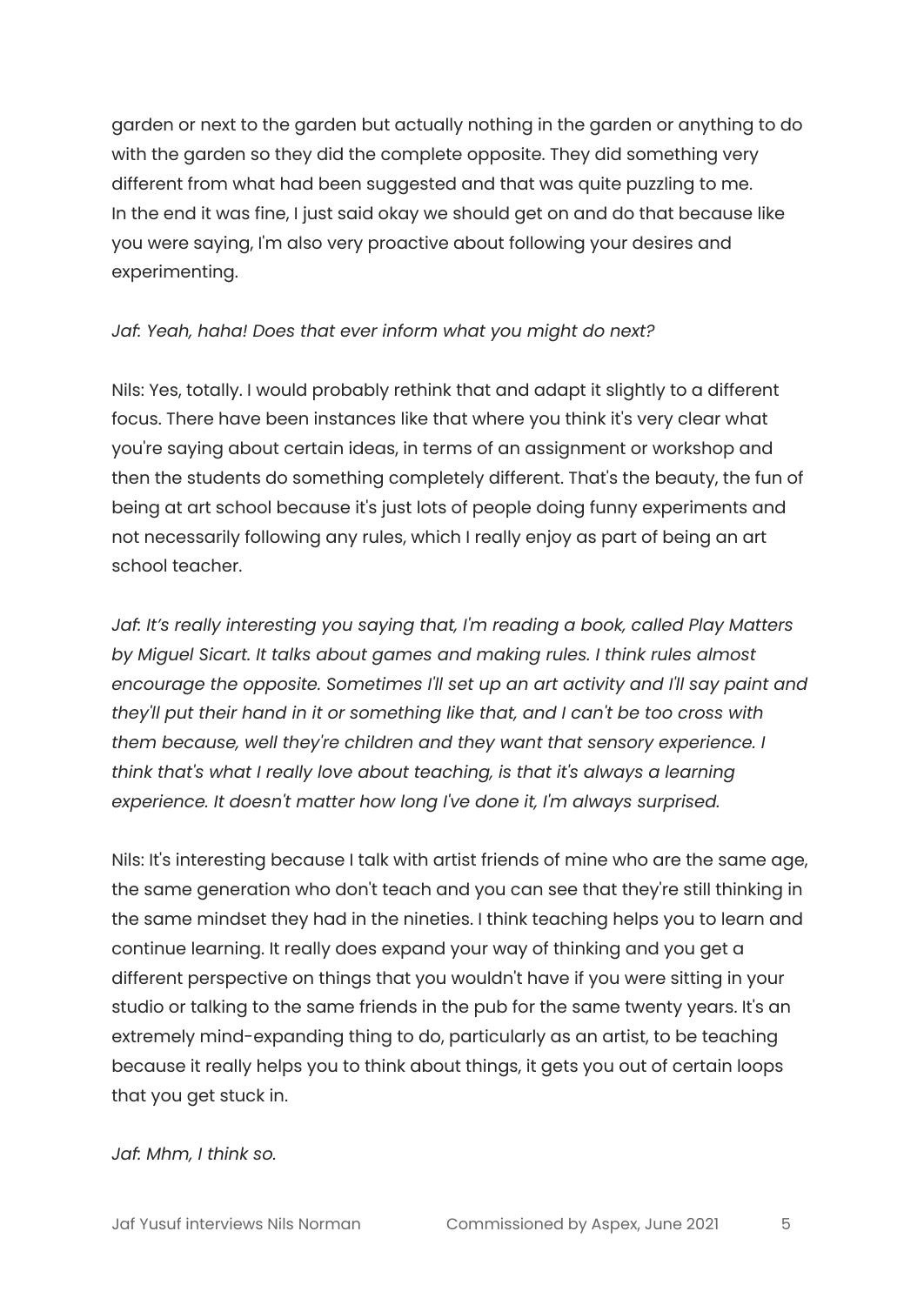Nils: When you went to Milton Keynes where were they skateboarding?

#### *Jaf: You know you have the entrance, they were on the right hand side.*

Nils: Oh right. I worked together with Gareth Jones and 6a architects, [on MK Gallery] we designed everything together: the interior, the signage, the playground, cafe, bookshop, the halls, the hallways, the upstairs auditorium. It was a really amazing project actually, it took about four, five years.

*Jaf: I was really interested in the reference points that you used for the creation of that space. This film that I'm making is very much informed by looking at archival photographs of what you'd shown and also your writing. How do you conduct your research when you start a project like that?*

Nils: It changes from project to project but what I do is spend time on the site, really being in the space and looking at things. Then I will start to dig deeper into things like ecological issues of the area, habitat, wildlife, the weather, what happens at night in these locations, where the sun is, where shadow is; almost thinking about it as a garden, spending time in it and observing it. Then I'll start to go online and really look at the historical aspects of it.

Luckily with this project, Gareth grew up in Milton Keynes and he's quite a hoarder. He has a huge archive of material related to early Milton Keynes, even the first plastic shopping bags that they had in John Lewis and leaflets, bus tickets, maps, posters and magazines. We went through it together and tried to pick out as much imagery and material that we thought would be relevant to our design work. For example, the colour scheme for the whole building comes from an early 1970's Habitat catalogue from the same year that Milton Keynes was starting to redevelop. In the auditorium, there's a curtain which is a series of horizontal coloured bands and that is the colour chart from Habitat. So it's a mixture of site-specificity in terms of making observations and photographing things and doing a lot of research online but also in local archives. I've found doing stuff online has certain limitations, it's only a surface that you touch upon online and to get any deeper you really need to go to libraries and archives. Also talking to people, we met with some original designers of Milton Keynes and they had their own archives.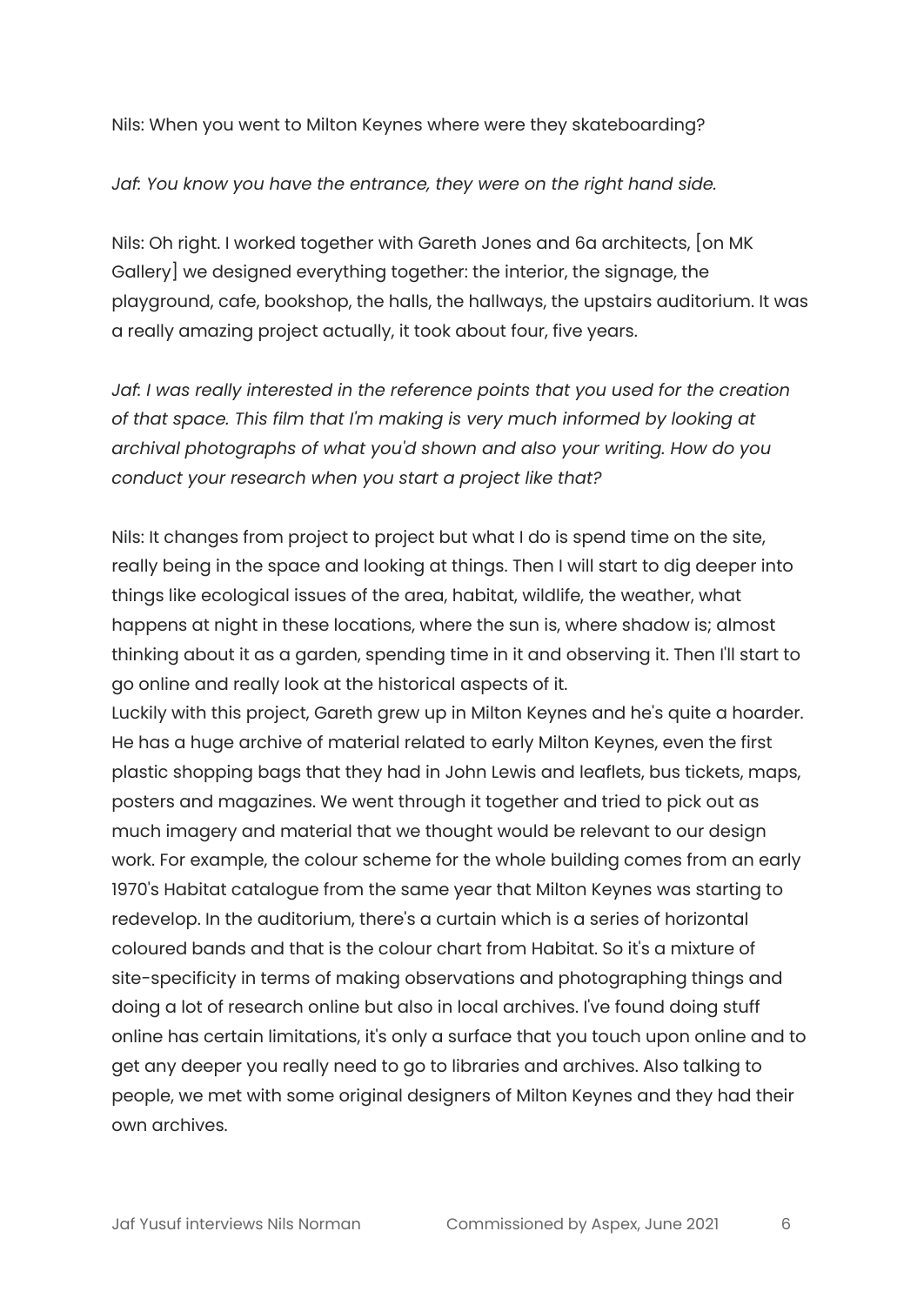*Jaf: As you mentioned libraries, do you ever have to negotiate with organisations, do you ever have any barriers to your research that you have to overcome?*

Nils: People are usually very open and very friendly. Also, the institution itself is really useful as a key to get into certain spaces. If you write as an individual they might not respond, but if you're the Serpentine Gallery or the Hayward, wherever it is, they'll just say yes. That's one of the useful things about working with institutions, they can give you access to a lot of things that you wouldn't necessarily have access to.

*Jaf: And in terms of site-specificity, do you ever visit places that you've been to before? The reason I'm asking is, I'm interested in memory and how people experience spaces and remember it, and part of my film is about that. And I wondered if you ever talk to people that have lived in the area, has that ever informed your research as well?*

Nils: Yeah, I do talk to people. I visit a lot of playgrounds and photograph them for my archive. My antithesis for my play archive is around hostile architecture and design, things that prevent you from using them. I do return to sites quite often to see how they've changed or how they've developed because playgrounds can really change through use quite quickly. I go back to take photographs of what's been added or taken away. I designed a bridge in Denmark which I go back to probably every two years to have a look at; it's a large wooden pedestrian bridge and when I'm there I always talk to people. I don't tell them I designed it and I try to get as much information from them as possible about how it works and so on and that really informs me in terms of design for the future.

### *Jaf: Yeah, it's really interesting. I was just going to ask you actually if you have a traditional artist studio or if the outdoors is your studio, do you bring it with you?*

Nils: Well, I do. It's funny because I have a studio in London, in Hackney, but I haven't been there because of Coronavirus. I was commuting by train from London to Amsterdam and then last Spring, the first lockdown, I decided to stay here. While I've been here I haven't had a studio and I don't have access to my library which is quite important for my research. So that's been difficult but I try to make this hybrid way of working which is partly in the studio and partly on the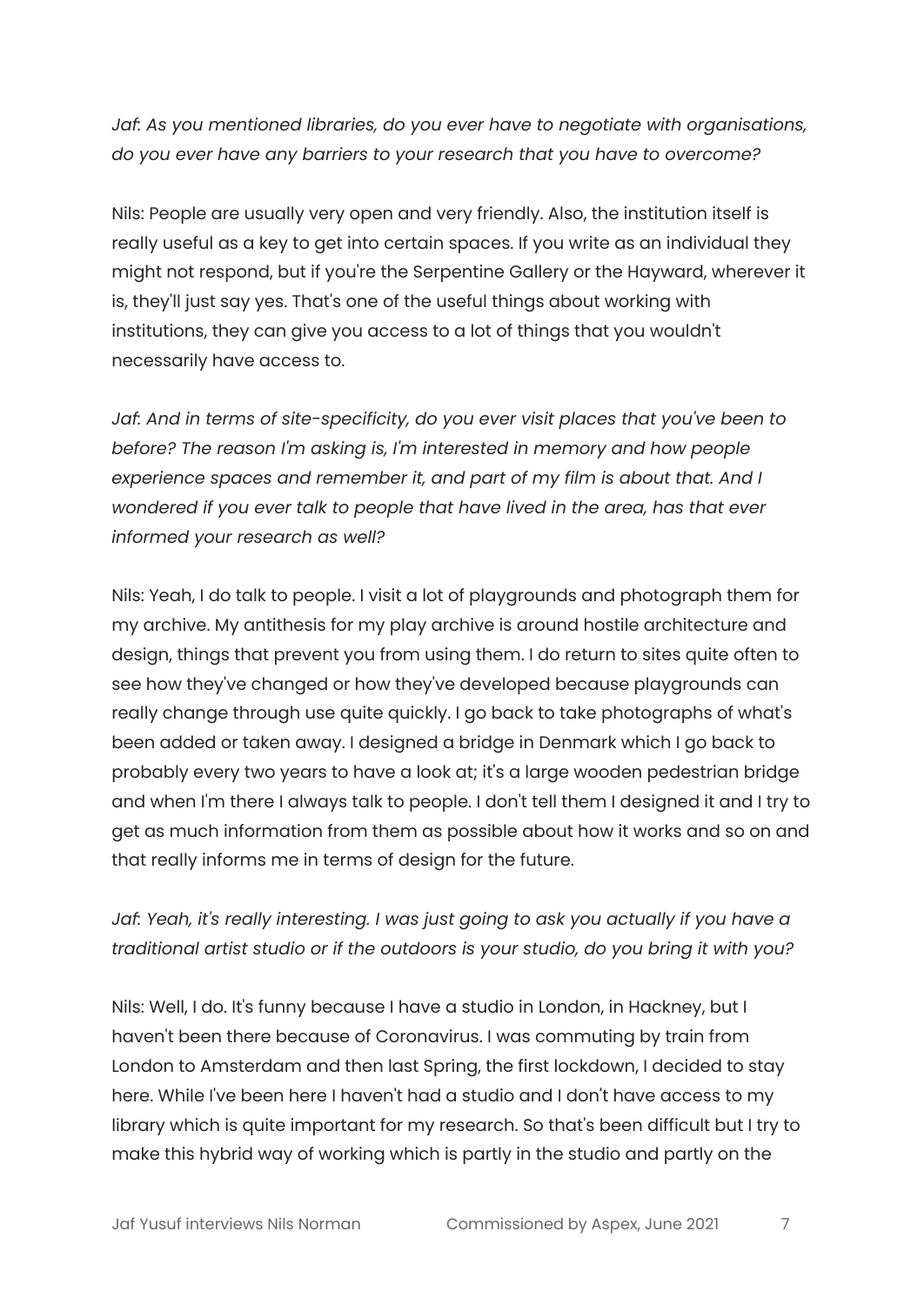road. I work on a train or in bars on my own, usually with a sketchbook. I've trained myself to be able to do that through necessity. I've learnt to enjoy that, I really find that quite productive.

Previously, when I had a studio through SPACE in London, that has subsidised studio spaces set up by Bridget Riley. They had a space in Soho on Dean Street and I was given one of those, I had it for five years. I used that space as a social space, I had a lot of readings there, summer schools, workshops, presentations and seminars which weren't affiliated to any institution; it was just off my own interests and my friends' interests. I try to create my studio space as a working social space or activity space and a space where I work as an individual on my own and then I also work when I'm on the road in a more itinerant way.

*Jaf: Mhm, okay. I was meant to credit Lara [Aspex Assistant Curator] for that question because she helped me with that question!*

Nils: Oh right okay haha!

*Jaf: Yeah, it's really interesting that you say that as well because I've never been able to get along with having a studio. Even when I had one at Goldsmiths it wasn't a space that worked for me. Actually I think in a similar way, these in-between spaces; often for me it was the train journey between London and Hastings when I was most productive.*

Nils: It is handy if you want to have more of a socially engaged practice where you're actually working together with people. Particularly with education, I find that really helpful as it is a place to meet people and have different informal seminars and workshops, it depends on how you work really.

*Jaf: Yeah, I think so. I wanted to ask you about your show at Aspex,* Ruins, Monuments and Follies. *I was interested in the models you made and you had a bus stop, it had a rainwater harvester and I wanted to talk about environmental concerns. I wondered in the time between then and now; how has our consciousness of the environment changed or is it in our consciousness now or is it always changing?*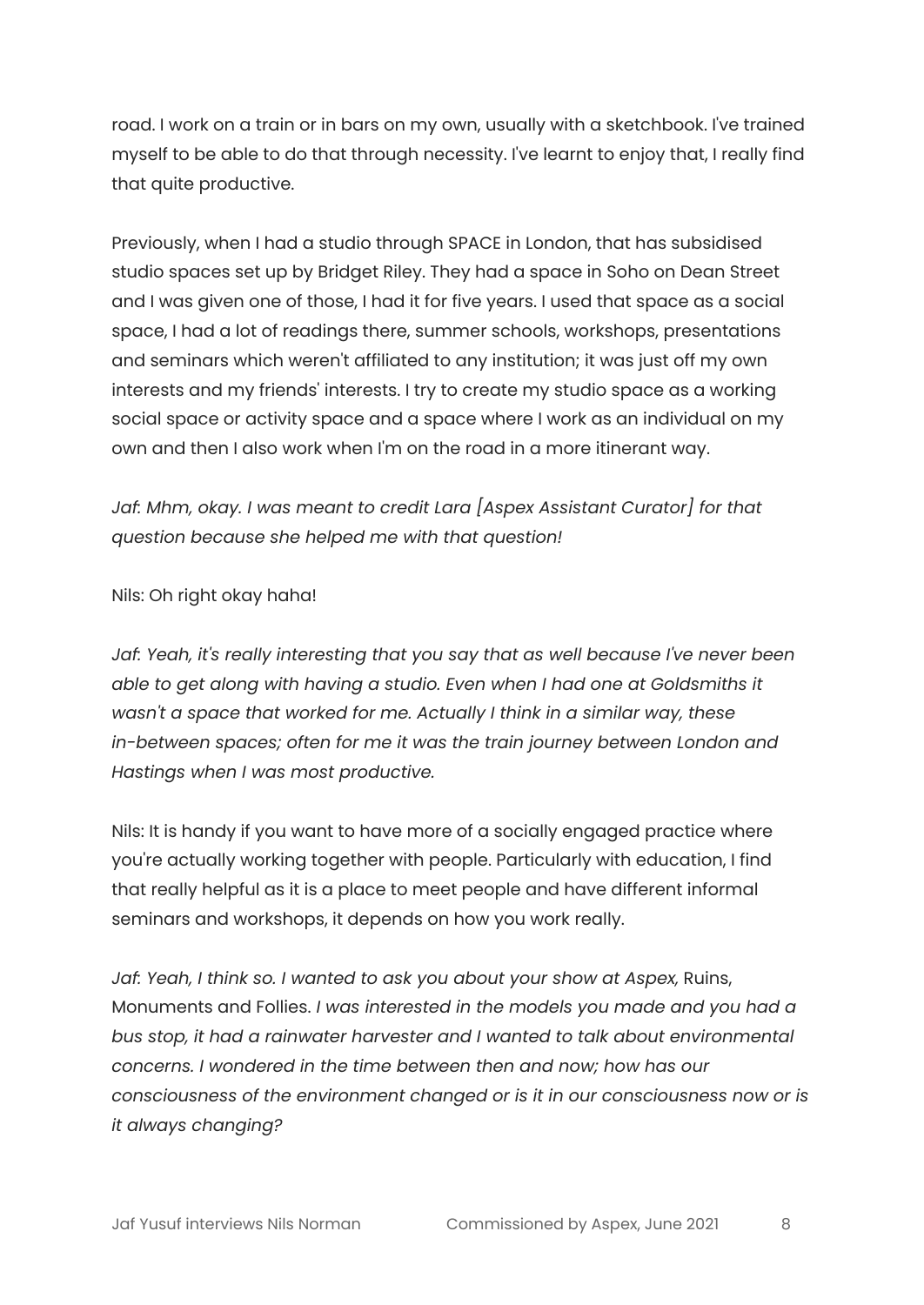Nils: I think It's always changing. In the art world it's quite tricky because I think a lot of these things become more like tropes or they're not readable. They become quite empty. I've tried to develop and focus on more sustainable, more integrated activities like gardens and ecological projects. To create a garden in a city, you're producing your own space for a group of people and that is quite an interesting political idea. But I think in terms of ecological issues, there's very little sustainability or ecological component to making art because you're just making new stuff all the time. It's shipped around the world, there's a catalogue and posters and so on, so it's a highly unsustainable practice and industry.

I've tried to look at ways of getting around that somehow because I don't want to stop doing exhibitions because of that but I try to do things in a more site-specific way. For example the project in Milton Keynes, that idea wasn't necessarily looking at sustainability or ecological issues, I adapt my ideas to the locality in a site-specific way. I don't always bring a set of ecological rules or restrictions to what I do, I try and be as sustainable as I can within the context but I don't use them as rigid rules because I think that would be too rigid to do that, too defiant. It is actually quite hard to be ecologically sensitive when you're an artist, of course it's possible but it has a huge amount of restrictions because the industry itself hasn't adapted to a more sustainable way of working. Even if you come to do a show that's about sustainability or you have ecological concerns, the infrastructure that's supporting that exhibition hasn't got those things.

*Jaf: Mhm, yeah because I've been thinking about it a lot in terms of, I don't know if you've heard of NFTs, these Non-fungible tokens?*

#### Nils: Yeah, yeah.

*Jaf: Well, there's a kind of pressure on digital artists like myself to succumb to that and it's been described as a revolution for digital artists as a way of making money. But it's also got an incredibly awful impact on the environment so there's a conflict there. I think that's kind of what you're touching upon as well that we do have lots of things to negate.*

Nils: Yeah, yeah.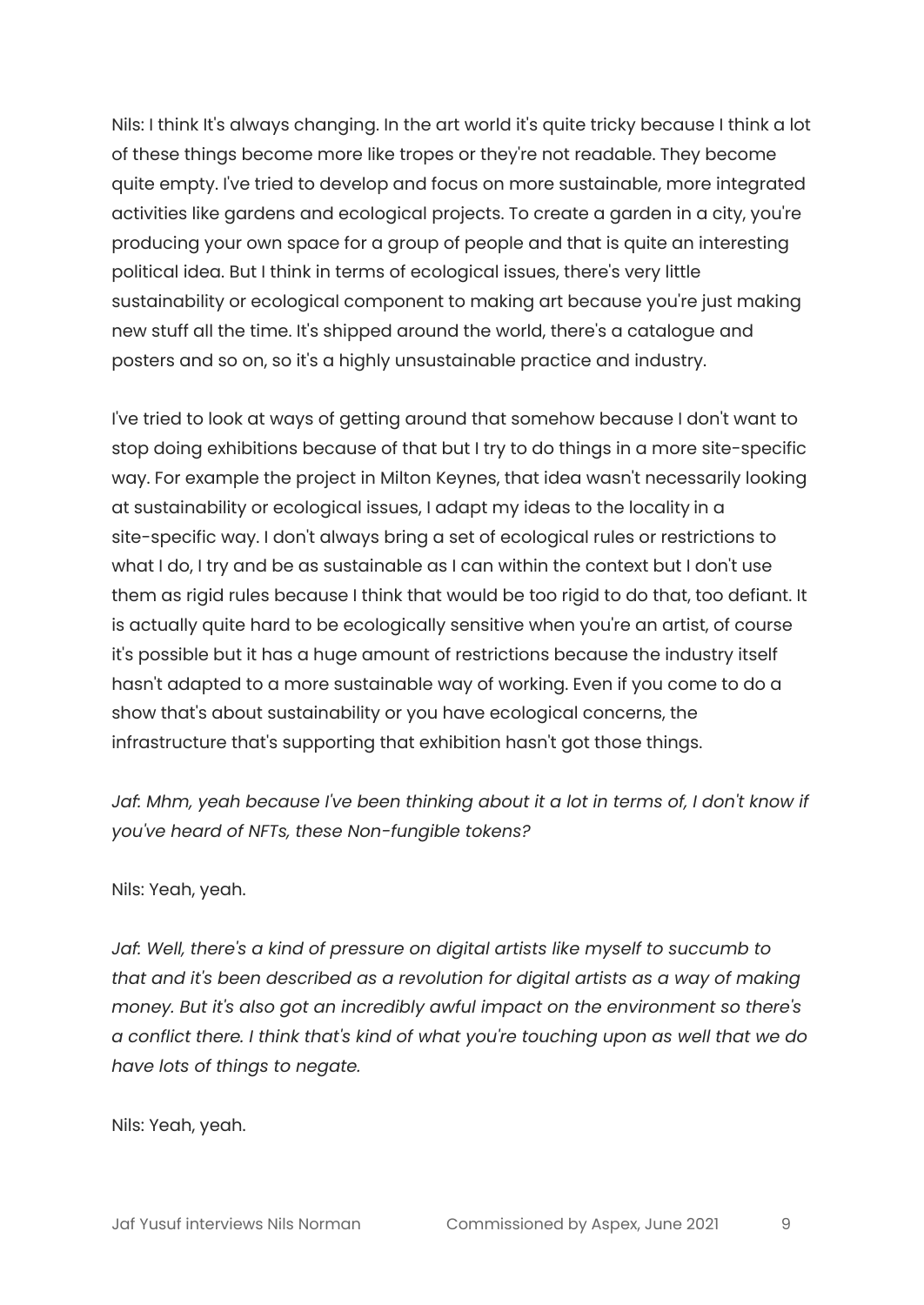*Jaf: In terms of site-specificity, the film I'm making is about Hayling Island and it's about how I would play in Hayling Island as a child and also through to an adult. I would often go through bins with my Uncle but also it's the kind of environment where you have people with enormous amounts of money and people with very little in very close [proximity].*

#### Nils: Right, yeah.

*Jaf: I was thinking as adults, if we continue to play and when we continue to play, can that still have a negative impact on the environment if I'm not conscious of the way that I want to play. I wanted to ask what you thought about the idea because often play is associated with children and young people and I wondered what your thoughts were on playing as an adult?*

Nils: Yeah, that's the one thing that I enjoy about being in an art school, if it's a good art school, it's a huge building full of people playing. That for me is a utopian idea of an institution where people are experimenting, playing and doing strange things, having weird conversations. I think art schools allow for that kind of playfulness and strangeness to continue and to happen. Once you've left school and once you're outside of that context it's much more difficult to do that because you're trained to be more self-aware and less performative. Particularly with the way that CCTV works and the way that spaces are now much more heavily surveilled, people just think you're up to no good, or it's a little bit suspicious so it's difficult to be more spontaneous in spaces as they become more controlled.

I have a son and when he was younger he would play on the sofa for hours and the sofa would be this huge mountain range, or then it would be a desert or a spaceship. I would play with him but I couldn't maintain it for more than ten minutes before I got confused or I'd just hit a wall, thinking what do I do now? There's this other expansive mindset when you're a child that you lose as an adult.

*Jaf: It's really interesting you say that because a lot of the times I would consider some of the most exciting times that I had in Hayling Island were with my Uncle, who would do lots of different things, like selling things on eBay and going through bins with me. I think I had this kind of ideal scenario as a child, where I would say, I wanted to do this and he'd say okay let's do it! And we would just do*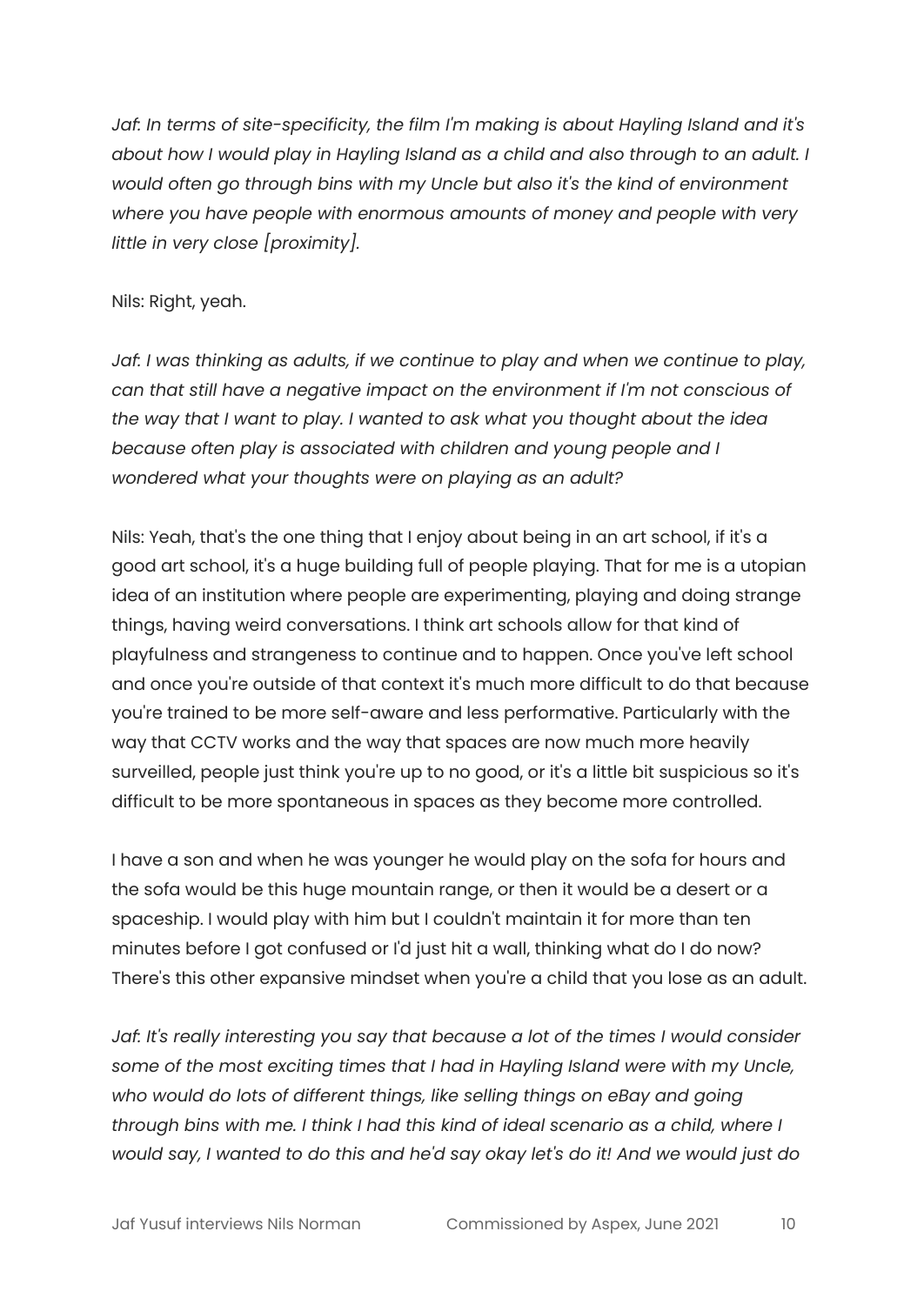*things, like he would drive me to a car park and start driving and take his hands off the wheel and say 'you've got to drive otherwise we're gonna crash'. What I think now, especially working within a school, is that he was really great at negating risk and allowing me to see what I could do and what I couldn't do within my own limitations. I suppose the reason I think about that a lot, is because I think how can I manage those because I often see children in London not getting a huge amount of outdoor space, or not getting this sense of limitlessness and how I can try and incorporate that into learning and just generally into life I suppose.*

Nils: Tim Gill has a really amazing blog (Rethinking [Childhood\)](https://rethinkingchildhood.com/) he has done a lot of research into children, play and space. He uses this analogy where the great-grandparents would have the whole city as a place to walk around and play during the day and their great-grandchildren only have their living room and over the decades this map just gets smaller and smaller in terms of where children are given the permission to play. If you look at virtual space it expands back in another way, so the map gets smaller but it starts to increase internally within you, within your mind. But I think the problem with that is that it's all controlled by corporations, even though you have this freedom. My son has an Oculus headset and he plays with all his friends from different countries but it's still linked to buy[ing] stuff and to membership so it's a freedom but it's highly controlled in that respect, financially.

*Jaf: Mhm, well I play computer games with my friends as adults and I would go as far as saying it got me through the lockdown. It was an escape because I was quite isolated this time last year, because I was also living with my Grandmother with Alzheimers in the house. And it was a room, about two by two metres, it was absolutely tiny but then suddenly I'd put the headset on, my friends would be there and I felt like I was socialising, I felt like I was in another world. When you were talking about it being monetised and commercialised, I was thinking about loot boxes, because the way they make money is through these boxes that you pay and you don't know what you're gonna get in them, even just paying to change your outfit or to enhance what you're doing in some way.*

Nils: Yeah, I noticed that with Fortnite because you start having to pay for things within the game, just to buy a new backpack costs like 90 euros!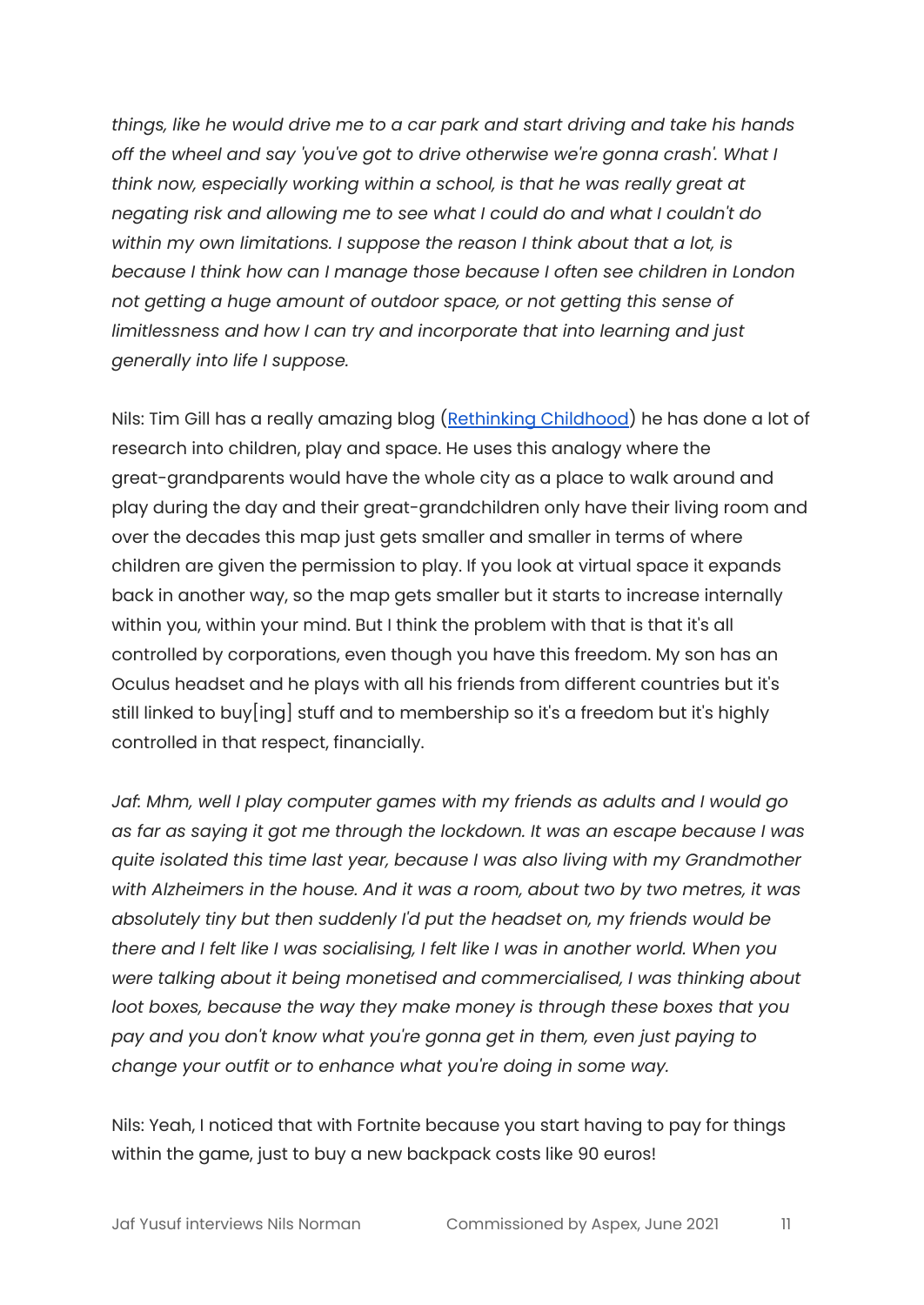*Jaf: Yeah. When I was animating my film, I was animating bins opening and I put a light inside them to be animated like this sensation you get when you get* something out of a loot box. I didn't have loot boxes when I was a child but if I did, *it was probably when I opened these bins and found all this stuff and I didn't know what it was, and most of it was rubbish but it was just that sense of the unknown and it being an amazing feeling.*

Nils: Yeah, I think these spaces have potential to really open up play but it's just a matter of time to see how that works. I used to use Second Life when it first started, which is a virtual 3D world that you could fly around and build things in. I built some artworks because I was very bad at using AutoCAD, a 3D drawing programme, so I used Second Life to build sculptures to scale, before we used SketchUp. For example this bridge I was talking about in Denmark, I built that in Second Life first to get a sense of scale and then I would inhabit it with my Avatar, walk around and build bits on it and then photograph it and export the photos into Illustrator and re-draw them. It was actually a very handy way to make artworks online, to play with them as well. I visited Second Life in the first lockdown because a friend of mine who teaches asked me to visit with his students and I realised it was actually very clunky and unintuitive. But one of the things I realised is that very quickly, people set up normative things that they would've just done in real life and that is disappointing.

*Jaf: I think that's part of my interest in animating and working in 3D animation. Often I will start by bringing something that I know in real life and recreating it but it's almost in that transition, that's where the art happens. Not in the choosing what you wanna make but oh I've put this here and actually what would be really interesting is if I completely change the scale of it compared to what it might be in real life. I suppose that's a lot of where my practice has come from. One of the first things that helped me do this was a housing proposal in Hastings to build right out into the sea, all they'd released was a map view of it, so I wanted to recreate it like you said, to see it really. This was from the opposite perspective, I was kind of almost devastated that they wanted to build in this particular place that had quite a lot of importance to me, that I just needed to see it. That became the foundation for the work and the building emerged from the sea and did the opposite of what it was supposed to do. I think in remaking something*